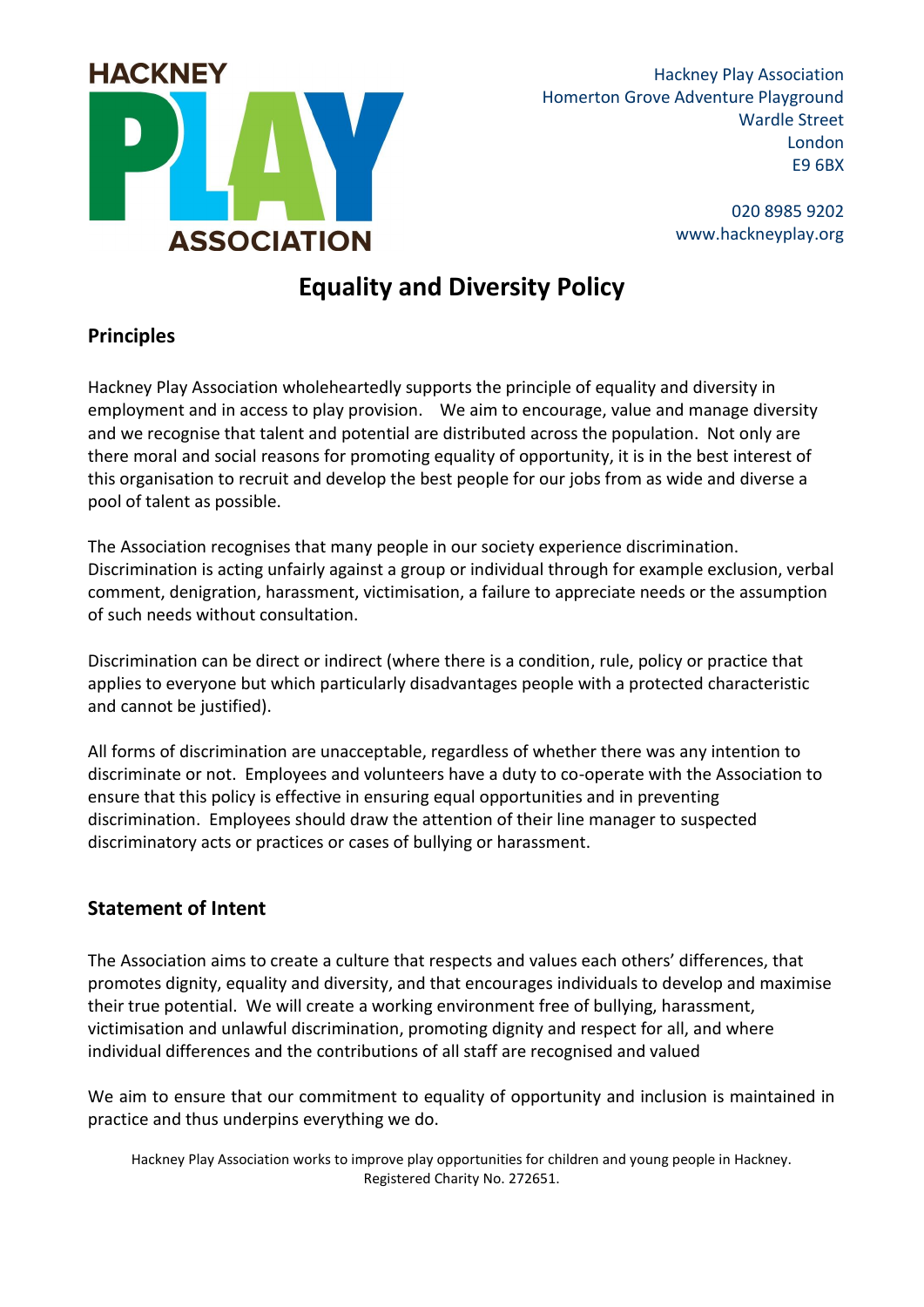We aim to remove any barriers, bias or discrimination that prevent individuals or groups from realising their potential and fully contributing to and benefitting from our organisation's performance and to develop an organisational culture that positively values diversity.

We are committed wherever practicable, to achieving and maintaining a workforce that broadly reflects the local community in which we operate.

We are committed to offering our services to a diverse group of beneficiaries who reflect the communities within which we work.

Every possible step will be taken to ensure that individuals are treated fairly in all aspects of their employment, engagement or whilst volunteering at the Association.

We are committed to eliminating unlawful discrimination based on the protected characteristics outlined in the Equality Act 2010: age, disability, gender reassignment, marriage or civil partnership, pregnancy and maternity, race (including colour, nationality, and ethnic or national origin), religion or belief, sex, or sexual orientation.

Our aim is that the workforce will be truly representative of all sections of society. Selection for employment or promotion or any other benefit will be on the basis of merit and ability only. Selection for training will be on the basis of job requirement only. Intimidation, harassment and bullying will not be tolerated and may lead to disciplinary action.

The Association will challenge discrimination in its own policies. It aims to provide equality and fairness for all job applicants or employees whether part-time, full-time, fixed term or temporary. It aims to ensure that no job applicant or worker receives less favourable treatment because of a protected characteristic.

#### **What we mean by this Statement**

1. Our first commitment is to help resource the play needs of all Hackney's children. We recognise that children do not have direct political or other formal representation, and this can lead to their play needs being given a low priority in the institutions with responsibility for these needs. We further recognise that children from black and minority ethnic communities, children with disabilities and families in poverty suffer from this discrimination in multiple and acute forms. We will work to ensure that diversity and equality are given due consideration in policy and practice relating to children's play opportunities.

2. We recognise that women are the primary carers of children, and that this can lead to direct and indirect discrimination in employment, management and access to services, resources and support. We will aim to ensure that women are treated equally in service delivery; recruitment of staff and management; use our co-option powers to ensure a gender balance on the committee; and assist with childcare and safe travel arrangement for women committee members as necessary.

3. We recognise and celebrate the diversity of cultures in Hackney. We recognise that ethnic and cultural minority communities can face particular difficulties in that play policy and practice is defined by the dominant culture. This can lead to direct, indirect and institutional discrimination in the provision of resources and support. We will aim to ensure that all ethnic and cultural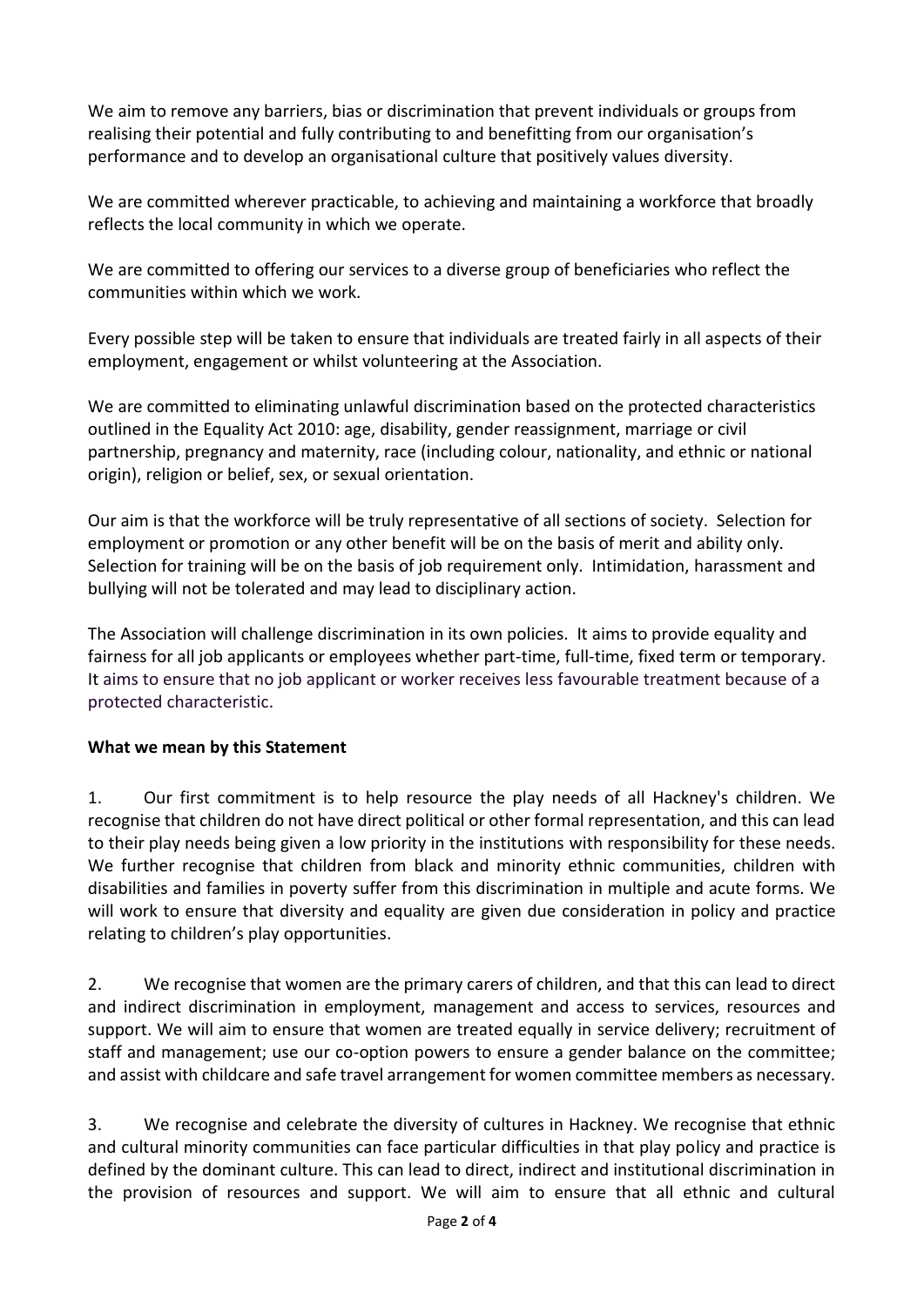communities are treated equally in provision of services; that ethnic origin will not be a barrier to staff or management recruitment; and we will use our co-option powers to ensure as far as possible that ethnic minority communities are fairly represented on the management committee.

4. We recognise that people with disabilities are discriminated against directly and indirectly in access to employment, management and access to resources and support. Our premises are accessible however, we will adapt practices and make alternative arrangements where possible for users, staff or management committee members who are unable to use our premises, resources or services because of a disability.

5. We recognise that people with ill health can face acute discrimination because of their status. Through training and awareness programmes, we will work to ensure that HPA staff and management committee members are not discriminated against and do not discriminate against people because of their health status.

6. We recognise that discrimination on the basis of age, health, educational attainment and economic status also exists. We recognise that housing conditions and availability of employment are specific factors which reduce opportunities for both adults and children in Hackney.We will work to ensure that our policies and practice do not contribute to these types of discrimination.

## **Implementation and Action Plan**

Equality of opportunity means more than a publicly-stated commitment to non-discriminatory practices. It also implies a positive commitment to inclusion, developing action plans for how the commitment will be carried out in practice, and regular reviews of policy and practice.

The Director is responsible for the policy's day-to-day implementation. Consultation will take place with staff and service users to contribute to the implementation and development of this policy.

It is the responsibility of the Trustees to monitor effectiveness, and to review and develop the policy where necessary. Monitoring and review will take place annually.

Each employee, volunteer, consultant, trainer, facilitator or Trustee is responsible for their own compliance with this policy. Breaches of the Equal Opportunities Policy will be regarded as misconduct and could lead to disciplinary action or dismissal against employees, appropriate action against a member of the Management Committee, termination of contracts for services of consultants or trainers, or withdrawal of volunteer agreements.

Service users will have access to this policy and be informed of their right to complain and have the results of any investigations provided to them.

We will take seriously any allegations or complaints of bullying, harassment, discrimination or victimisation, and these will be dealt with as misconduct under the Association's disciplinary and grievance procedures.

Employees who feel they have been discriminated against should raise the matter with their line manager.